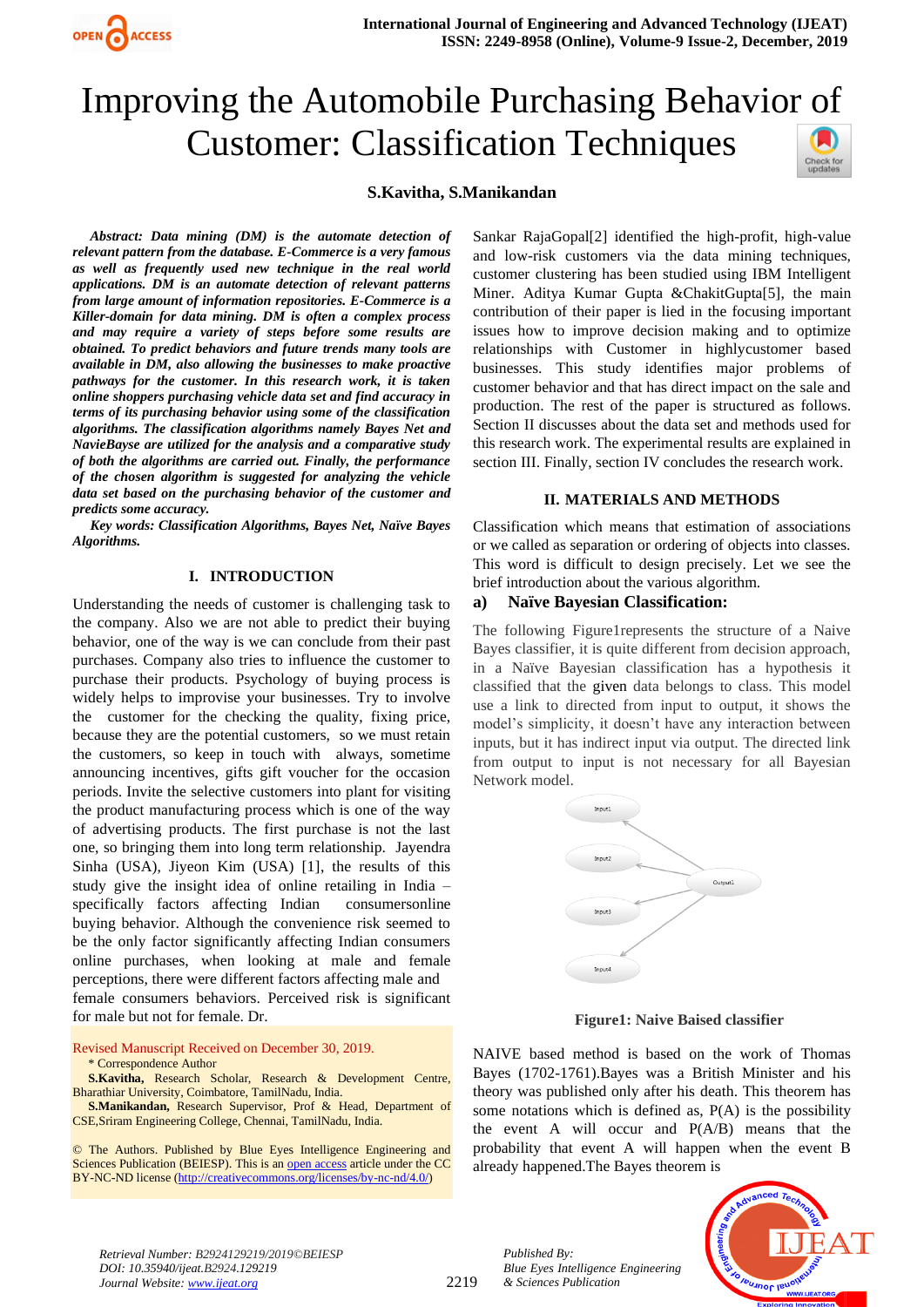# **Improving the Automobile Purchasing Behavior of Customer: Classification Techniques**

 $P(A/B) = P(B/A)P(A)P(B)$ 

In this model the probability belongs to any one of the classes namely C1, C2, C3 and etc. using the probability P(Ci/X), this probability helps to compute all the three classes, however, we assign X to the class that have been higher order probability. The  $P(Ci/X)$  will be calculated by the below specified formulas,  $P(Ci/X) = [P(X/Ci)/P(Ci)]/P(X)$  (1)

P(Ci/X) is a probability of the object X belongs to class Ci.

 $P(X/Ci)$  is probability of getting attribute value X, its belongs to Ci.

P(Ci)is a probability of any object which belongs to a class Ci without any other information.

## **b) Bayesian Belief Network:**

Bayesian networks are widely used visualize the probabilistic for a model of a particular domain with the following advantages. This network provides a simple way of using Bayes theorem into complex problem. To design a Bayesian network require three things such as random variables, conditional relationships and probability distributions. Bayesian network works like a probability theory and does not have a structure of black box which allows a rich in structure. This method helps us to mix the expert opinion and data to build a right model and also support for missing data while learning and classification.

A Bayesian networks is used to define with help of two components such as the first one would be a directed acyclic group and the second one is a set of conditional probability tables. It simplifies the computation, and it is most accurate when compare with other classifiers.



**Figure2: Bayesian Belief Network classifier**

Figure 2 shows the Bayesian Network with possible structure, its an another method of classification. In this figure the dotted lines depicts the potential links and the blue box tells us to add additional nodes and the links can be added simultaneously, the links usually represent between the input and output nodes. This network shows some scenario of learning and training tuples. The topology of network is given in advance or inferred from data. The variables of network can be observable or hidden in the training tuples. In this case the hidden data is referred to as missing values or incomplete data.

#### **c) Statistical Measures**

To calculate the different measures by using different formulas. Wish to calculate the proportion of the predicted positive values, should use the following formulas. TP is used by precision P which means that True Positive likely FP which is used for False positive rate, the formulas for TP and FP are,

$$
P(\text{Precision}) = \frac{TP}{TP + FP} \tag{1}
$$

Using this equation we can find the True Positive Rate (TPR), Recall or Sensitivity and also tends to correctly identified the positive proposition which is calculated by,

$$
Recall = \frac{TP}{TP + FN}
$$
 (2)

Here, FN is False Negative Rate.

This work has been taken three measures likely classified instances, incorrect classified instances and accuracy, in first one instances are correctly classified, The second measure means that are not correctly classified and third one Accuracy means that how many percentages are correctly classified, The incorrectly instances may consists some unnecessary data such as noisy data, in consistency data and out of scope data.Accuracy value is calculated by measured value that should be closed to true value

$$
Accuracy = \frac{TP + TN}{TP + TN + FP + FN}
$$
 (3)

To calculate Accuracy (the total number correct predictions) with True Negative (TN). To find the sensitivity based on the percentage of positive records correctly classified out of all positive records.

Sensitivity = 
$$
\frac{TP}{TP + FN}
$$
 (4)

Out of all positive records to calculate the percentage of positive records by Specificity.

$$
Specificity = \frac{TN}{TN + FP}
$$
 (5)

To get the average if information with Retrieval precision and Recall metrics using F- Measure,

$$
F = \frac{2 * Recall * Precision}{Precision + Recall}
$$
 (6)

Using two sets of categorized data to find the degree agreement by Kappa Statistics, which produced the different results that lies between 0 and 1 interval. If the value of result is high means that the Kappa is Stronger. The chance

of agreement has normalized value.



*Retrieval Number: B2924129219/2019©BEIESP DOI: 10.35940/ijeat.B2924.129219 Journal Website[: www.ijeat.org](http://www.ijeat.org/)*

2220

*Published By: Blue Eyes Intelligence Engineering & Sciences Publication*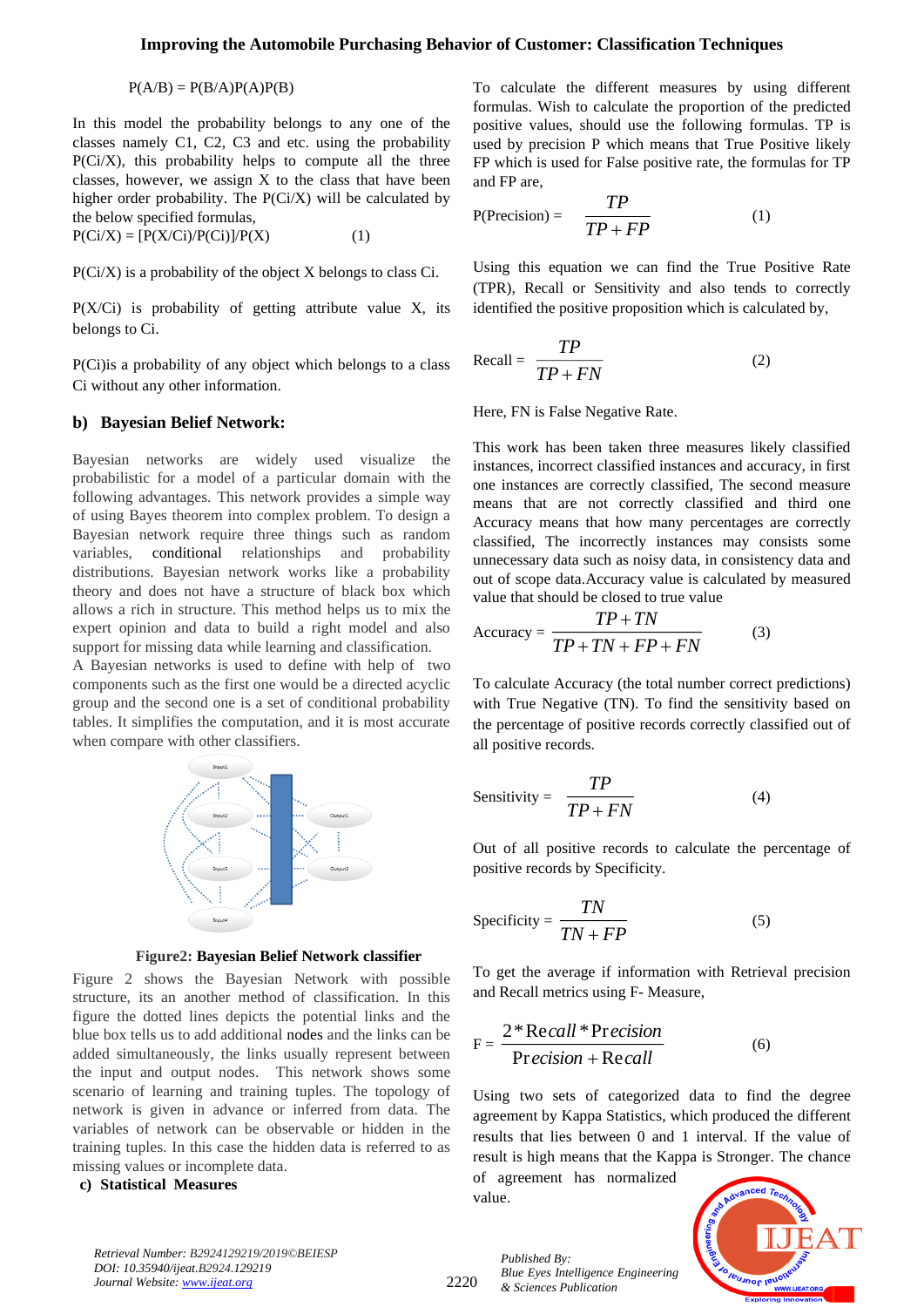

$$
K = \frac{P(A) - P(E)}{1 - P(E)}\tag{7}
$$

Here  $P(A)$  is a percentage of agreement and  $P(E)$  ps a chance of agreement. If  $K=1$ , the agreement is perfect between the classifier and ground truth value. If K=0, there is a chance of agreement and Mean absolute error(MAE), MAE measures the prediction of eventual outcomes.

$$
\text{MAE} = \frac{1}{N} \sum_{i=1}^{n} |fi - yi| = \frac{1}{n} \sum_{i=1}^{n} |ei|
$$
 (8)

The average of Absolute Error is a Mean Absolute Error, the average error  $e_i = | f_i - y_i |$ , in this formula where  $f_i$  is prediction and y<sup>i</sup> is true value.

The square root of mean square value is referred as the Mean Squared Error, it squares the errors before they are averaged, and RMSE will gives the relatively high weight with large errors, The RMSE of Ei is measured by

$$
E_i = \sqrt{\frac{1}{n} \sum_{j=1}^{n} (P(i, j) - T_j)^2}
$$
(9)

Where  $P(i, j)$  is referred to as the value which is predicted by the individual program and i is fitness case, likely  $T_i$  is the target value for fitness case j. Receiver Operator characteristic(ROC) curve is used to define the performance of the binary classification algorithm, this curve randomly choose the positive instance which is ranked above randomly chosen negative one. Relative Absolute Error is the total absolute error maderelative to what the error wouldhave been if the prediction simply had been the average of the actual values. Mathematically, the relative absolute error E<sup>i</sup> of an individual program is evaluated by the Equation:

$$
E_{i} = \sum_{j=1}^{n} |P_{ij} - T_{j}| \bigg/ \sum_{j=1}^{n} |T_{j} - T^{*}| \bigg/ (10)
$$

Where  $P_{ij}$  is the value predicted by the individual program i and for sample case j (out of n sample cases) and  $T_{ii}$ isthe target value for sample case j and Tiis given by the below

formula: 
$$
Ti = \frac{1}{n} \sum_{j=1}^{n} T_j
$$
 (11)

Relative squared error is the total squared error made relative to what the error would have been if the prediction had been the average of the absolute value. As with the root mean squared error, the square root of the relative squared error is taken to give it the same dimensions as the predicted values.

#### **III. EXPERIMENTAL RESULTS**

The customers purchasing automobile data set having 20 attributes and 9134 instances. Finally concluded from the results of classificationthe NaïveBaised was classified better than the Byes Belief Network. Bayes' theorem assumes that all attributes are independent and that the training sample is good sample to estimate probabilities. These assumptions are not always true in practice, as attributes are often correlated but in spite of this the Naïve Bayes method performs reasonably well. Other techniques have been designed to overcome this limitation. One approach is to use Bayesian networks that combine Bayesian reasoning with casual relationships with attributes. In this data set I was taken 6 attributes from the vehicle purchase database, these are the specific attributes purchaser those who are from rural, suburban, urban, and employment status namely

| S.No | <b>Descriptions</b>      | <b>Values</b>                                              |
|------|--------------------------|------------------------------------------------------------|
|      | Gender                   | Female/Male                                                |
| 2    | Location                 | Rural/Suburban/Urban                                       |
| 3    | <b>Employment Status</b> | Employed/Unemployed                                        |
| 4    | <b>Marital Status</b>    | Single/Married/Divorce                                     |
| 5    | <b>Vehicle Class</b>     | Two door/four door/SUV/Luxury SUV/Sports<br>Car/Luxury Car |
| 6    | Vehicle Size             | Small/Med size/Large                                       |

2221

# **Table 1: Data Set Descriptions**

In this data set  $\overline{I}$  was taken 6 attributes from the vehicle purchase database, these are the specific attributes purchaser those who are from rural, suburban, urban, and employment status namely

Employed and unemployed, the major three classes of the data set is small, medium, large vehicle size.

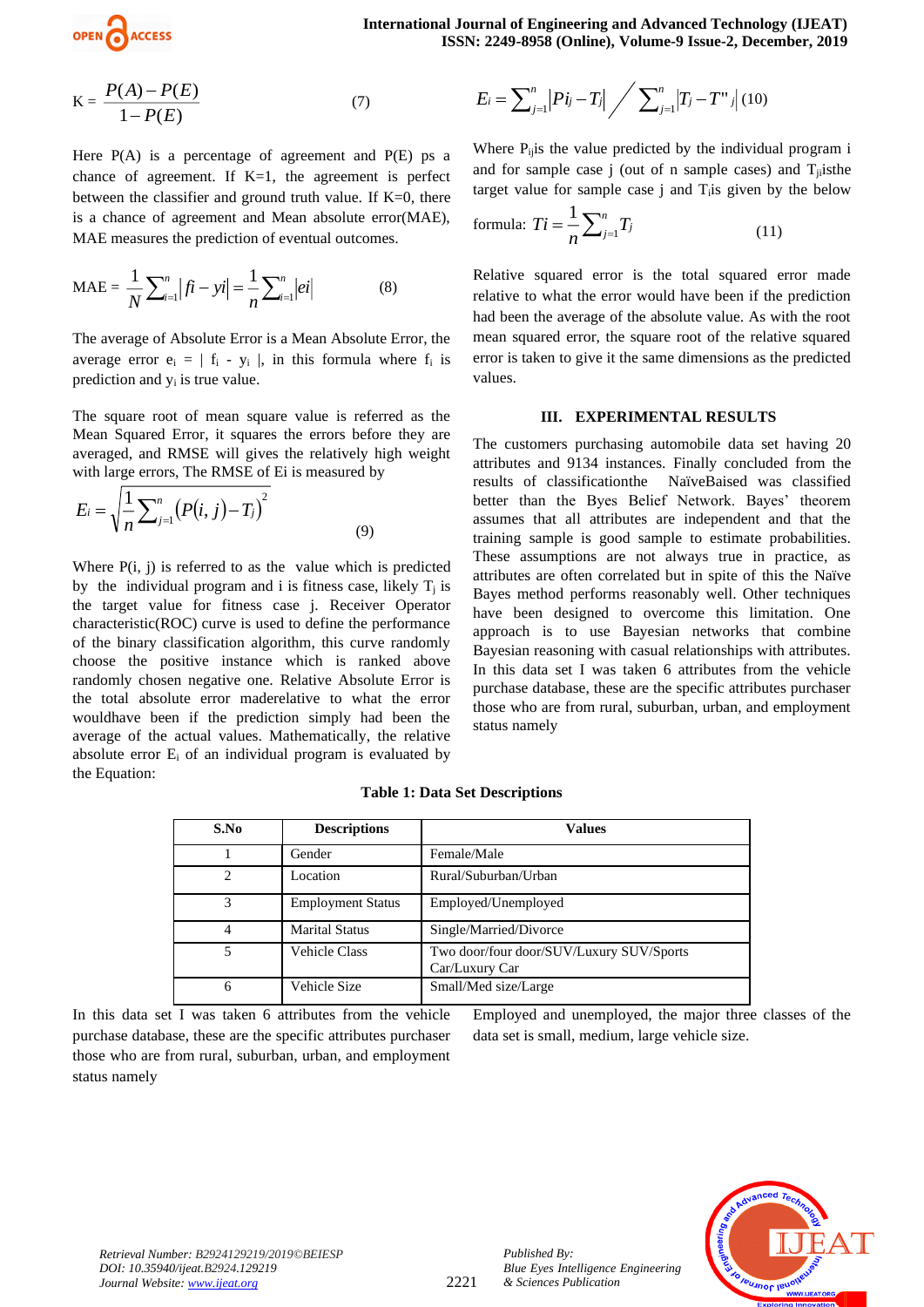# **Improving the Automobile Purchasing Behavior of Customer: Classification Techniques**

| <b>Algorithms</b>            | <b>TP Rate</b> | <b>FP</b> Rate | <b>Precision</b> | <b>Recall</b> | $\mathbf{F}$ .<br><b>Measure</b> | <b>ROC</b><br>Area | <b>Class</b>        |
|------------------------------|----------------|----------------|------------------|---------------|----------------------------------|--------------------|---------------------|
|                              | 0.848          | 0.777          | 0.721            | 0.848         | 0.78                             | 0.604              | Med size            |
|                              | 0.236          | 0.154          | 0.268            | 0.236         | 0.251                            | 0.632              | Small               |
|                              | 0.011          | 0.001          | 0.455            | 0.011         | 0.021                            | 0.54               | Large               |
| Bayes Net                    | 0.643          | 0.577          | 0.606            | 0.643         | 0.599                            | 0.603              | Weighted<br>Average |
|                              | 0.956          | 0.951          | 0.704            | 0.956         | 0.811                            | 0.593              | Med size            |
|                              | 0.046          | 0.041          | 0.211            | 0.046         | 0.075                            | 0.626              | Small               |
|                              | 0.003          | 0.004          | 0.086            | 0.003         | 0.006                            | 0.547              | Large               |
| <b>Naves</b><br><b>Bayes</b> | 0.681          | 0.677          | 0.545            | 0.681         | 0.586                            | 0.595              | Weighted<br>Average |

| <b>Table 2: Results of two measures</b> |
|-----------------------------------------|
|                                         |

Total Number of Instance : 9134

|  |  | <b>Table3. Error Reports</b> |
|--|--|------------------------------|
|--|--|------------------------------|

| <b>Statistics</b>                  | <b>Bayes</b><br><b>Net</b> | <b>Navie Bayesd</b> |
|------------------------------------|----------------------------|---------------------|
| Kappa Statistic                    | 0.0738                     | 0.0054              |
| Mean Absolute Error                | 0.337                      | 0.3227              |
| Root Mean Squared Error            | 0.4022                     | 0.3948              |
| Relative Absolute Error            | 110.52%                    | 105.83%             |
| <b>Root Relative Squared Error</b> | 103.00%                    | 101.10%             |

# **Table 4: Performance of Accuracy**

| <b>Algorithms</b> | Correctly<br><b>Classified</b><br><b>Instances</b> | <b>Incorrectly</b><br><b>Classified</b><br><b>Instances</b> |
|-------------------|----------------------------------------------------|-------------------------------------------------------------|
| <b>Bayes Net</b>  | 64.34%                                             | 35.66%                                                      |
| Naive Bayes       | 68.13%                                             | 31.87%                                                      |

The accuracy is calculated based on addition of true positive and true negative followed by the division of all possibilities. Accuracy is measured and created using 10 fold cross validation method. Tenfold cross-validation is the standard way of measuring the error rate of a learning scheme on a particular dataset; for reliable results, 10 times the data set is executed by 10-fold cross-validation. In 10 fold cross validation method, randomly taken the data sets and divided in ten partitions with equal size.From the partition of nine sets used as training set and the remaining one is used as a test set. The performance is evaluated by comparing theMean Absolute Error, Root Mean Squared error, Receiver Operating Characteristic (ROC) Area and Kappa statistics. When we take the large data test sets this method provide a assessment of classifier with good results and also provide a poor result. The Table 4 depicts the error values of two classification algorithm. The classification of customers data is taken from the given training data set, Table 4 depicts accuracy which is calculated by classification algorithm. The accuracy of Bayes Net algorithm found to be 64.34%, Naive Bayes is 68.13%, and various measure results are depicted in Table 2. From those classification Med size car preferred 70.33% of people, small size car 18.98% of them preferred, the rest of large size car preferred 10.35% of people.

# **IV. CONCLUSIONS**

In this research I used the classification techniques such as Naïve Bayes method, to separating the objects into classes. It was analyzed by conducting the experiments using the marketing analysis data set. The performance is known by the indicators such as accuracy, specificity, precision, and error rate. The data preprocessing method filter the missing data and noise data. For processing I used Naïve Bayes method. The data preprocessing method can improve the accuracy of the classifier because it removes the noise data or the missing values. To improve the overall accuracy use large data set and increase the number of cross fold validation.

#### **REFERENCES**

- 1. JayendraSinha (USA), Jiyeon Kim (USA) "Factors affecting Indian consumers, online buying behavior, Innovative Marketing", Volume 8, Issue 2, 2012
- 2. Dr. SankarRajagopal, Enterprise DW/BI Consultant ,Tata Consultancy Services, Newark, DE, USA, "Customer Data Clustering Using Data Mining Technique", International Journal Of Database Management Systems ( Ijdms ) Vol.3, No.4, November 2011
- 3. R.Deivaveeralakshmi, "A study on online shopping behaviour of customers", International journal of scientific research and management (ijsrm)ISSN (e): 2321-3418
- 4. E.W.T. Ngai , Li Xiu , D.C.K. Chau,"Application of data mining techniques in customer relationship management: journal homepage:"[www.elsevier.com/locate/eswa.](http://www.elsevier.com/locate/eswa)



*Retrieval Number: B2924129219/2019©BEIESP DOI: 10.35940/ijeat.B2924.129219 Journal Website[: www.ijeat.org](http://www.ijeat.org/)*

*Published By: Blue Eyes Intelligence Engineering & Sciences Publication*